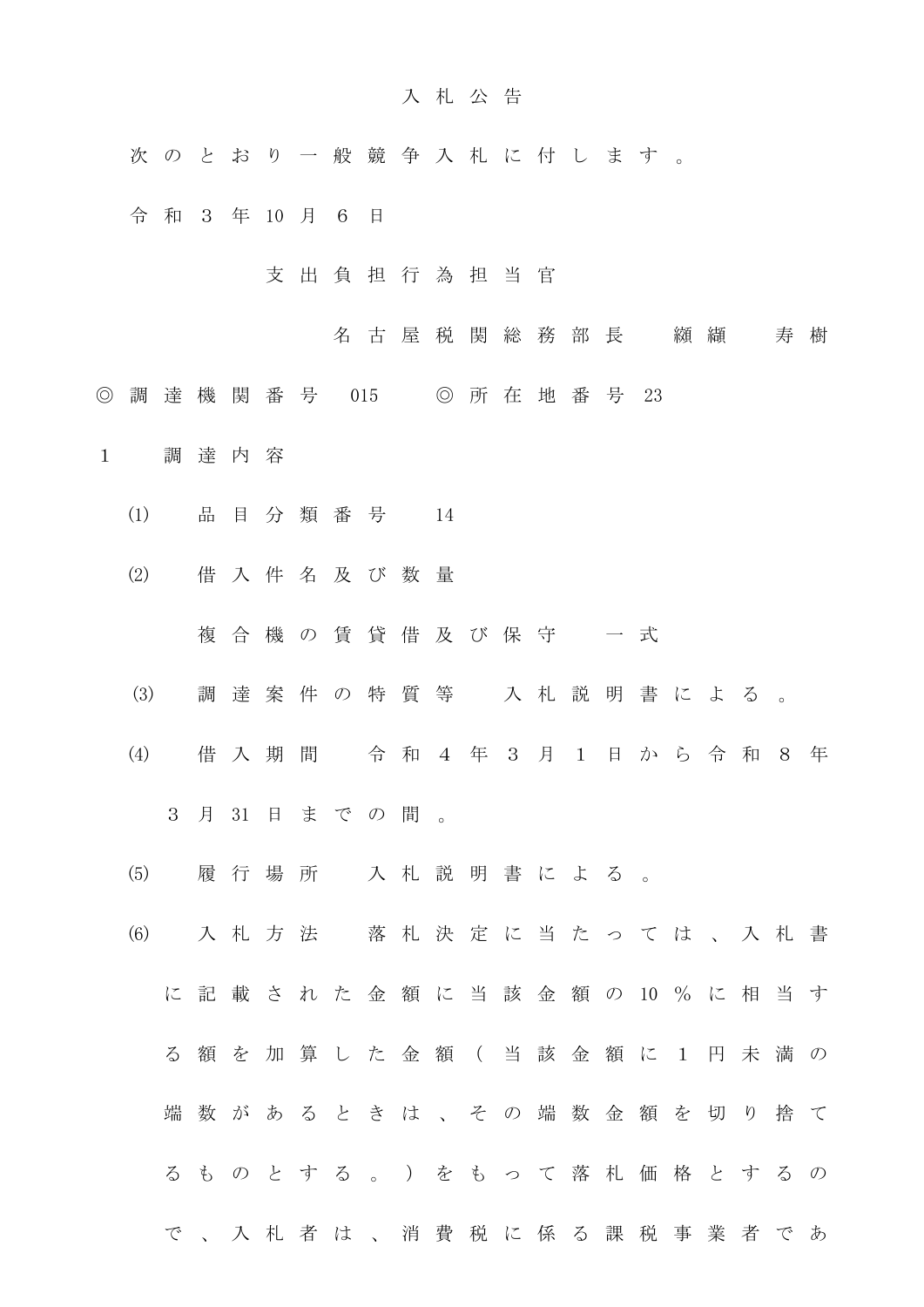る か 免 税 事 業 者 で あ る か を 問 わ ず 、 見 積 も っ た 契 約 金 額 の 110 分 の 100 に 相 当 す る 金 額 を 入 札 書 に 記 載 す る こ と 。

2 競 争 参 加 資 格

者 で あ る こ と 。

- (1) 予 算 決 算 及 び 会 計 令 第 70 条 の 規 定 に 該 当 し な い 者 で あ る こ と 。 な お 、 未 成 年 者 、 被 保 佐 人 又 は 被 補 助 人 で あ っ て 、 契 約 締 結 の た め に 必 要 な 同 意 を 得 て い る 者 は 、 同 条 中 、 特 別 の 理 由 が あ る 場 合 に 該 当 す る 。
- (2) 予 算 決 算 及 び 会 計 令 第 71 条 の 規 定 に 該 当 し な い 者 で あ る こ と 。
- (3) 令 和 元 ・ 2 ・ 3 年 度 ( 平 成 31 ・ 32 ・ 33 年 度) 財 務 省 競 争 参 加 資 格 ( 全 省 庁 統 一 資 格 ) に お い て 、 「 役 務 の 提 供 等 」 で 「 A 」 、 「 B 」 、 「 C 」 又 は 「 D 」 等 級 に 格 付 け さ れ 、 東 海 ・ 北 陸 地 域 の 競 争 参 加 資 格 を 有 す る 者 、 又 は 当 該 競 争 参 加 資 格 を 有 し て い な い 者 で 、 入 札 書 の 受 領 期 限 ま で に 競 争 参 加 資 格 審 査 を 受 け 、 競 争 参 加 資 格 者 名 簿 に 登 載 さ れ た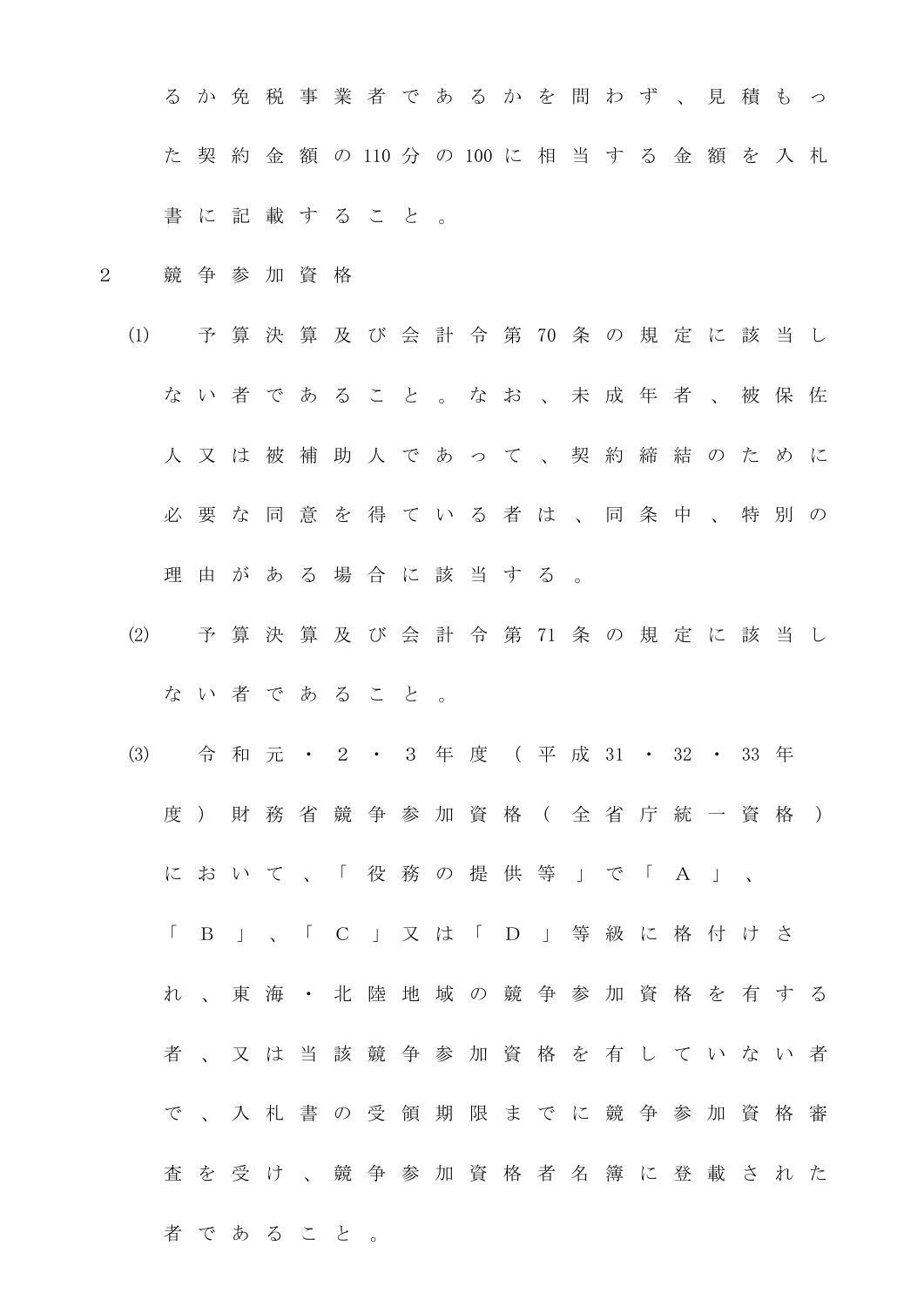(4) 各 省 各 庁 か ら 指 名 停 止 等 を 受 け て い な い 者 ( 支 出 負 担 行 為 担 当 官 が 特 に 認 め る 者 を 含 む ) で あ る こ と 。

- (5) 経 営 の 状 況 又 は 信 用 度 が 極 度 に 悪 化 し て い な い と 認 め ら れ る 者 で あ り 、 適 正 な 契 約 の 履 行 が 確 保 さ れ る 者 で あ る こ と 。
- (6) 本 公 告 の 物 品 を 第 三 者 を し て 貸 付 け よ う と す る 者 に あ っ て は 、 当 該 物 品 を 自 ら 貸 付 け で き る 能 力 を 有 す る と と も に 、 第 三 者 を し て 貸 付 け で き る 能 力 を 有 す る こ と を 証 明 し た 者 で あ る こ と 。
- (7) そ の 他 詳 細 は 入 札 説 明 書 に よ る 。

3 入 札 書 の 提 出 場 所 等

(1) 入 札 書 の 提 出 場 所 、 契 約 条 項 を 示 す 場 所 及 び 問 い 合 わ せ 先

〒 455 - 8535 名 古 屋 市 港 区 入 船 2 - 3 - 12

名 古 屋 税 関 総 務 部 会 計 課 用 度 係 山 田 晃 司

電話 052 - 654 - 4036

(2) 入 札 説 明 書 の 交 付 方 法

入 札 説 明 書 は 、「 政 府 電 子 調 達 シ ス テ ム 」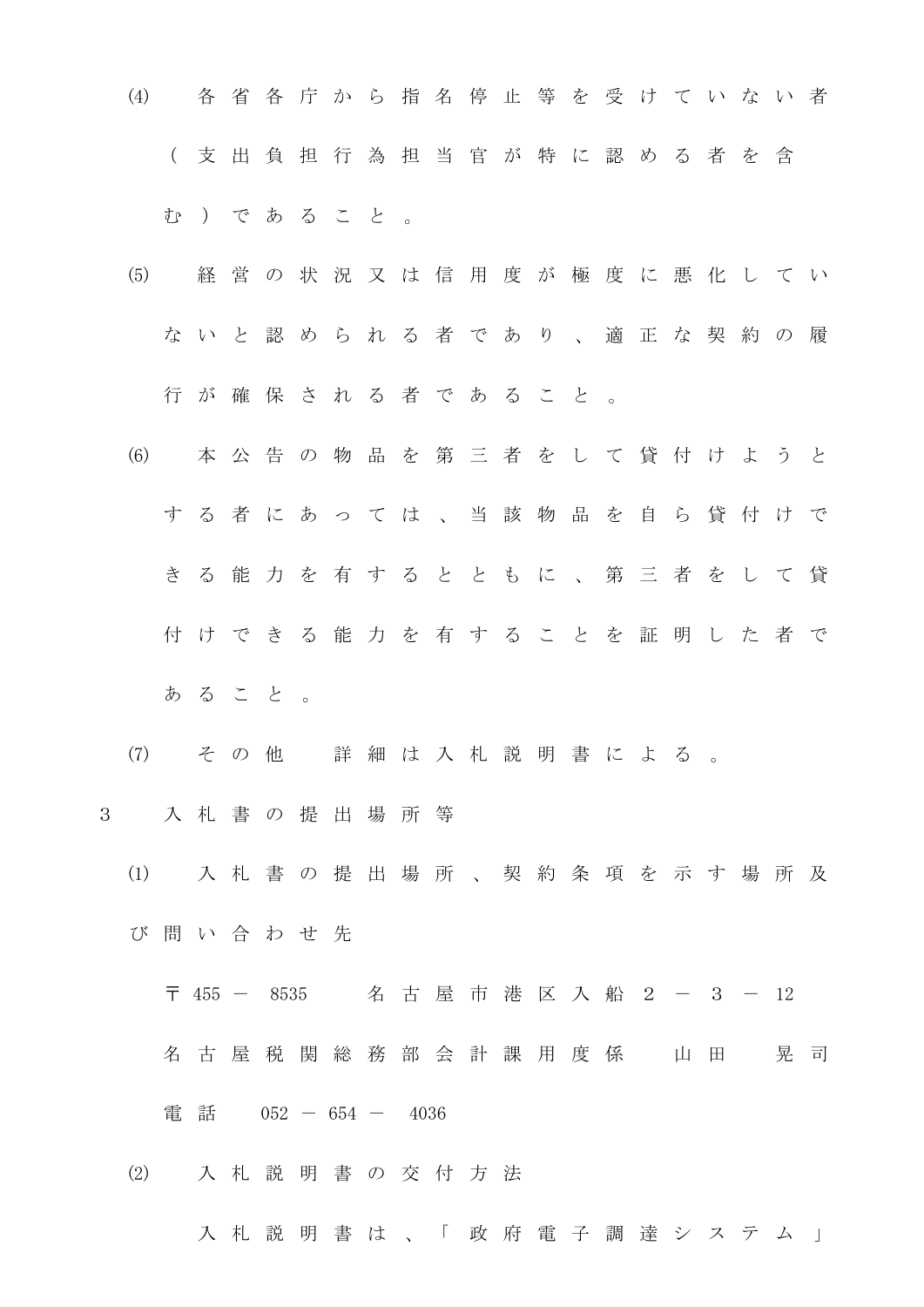を 利 用 し て 取 得 す る こ と 。 紙 に よ る 交 付 を 希 望 す る 場 合 の 交 付 場 所 及 び 問 い 合 わ せ 先 は (1) の と お り 。

(3) 入 札 書 の 受 領 期 限

令 和 3 年 11 月 29 日 17 時 30 分

- (4) 開 札 の 日 時 及 び 場 所
	- 令 和 3 年 11 月 30 日 11 時 00 分 名 古 屋 港 湾 合
	- 同 庁 舎 7 階 名 古 屋 税 関 会 計 課 入 札 室
- (5) (3) 及 び (4) に つ い て は 、 電 子 調 達 シ ス テ ム に
	- お い て シ ス テ ム 障 害 が 発 生 し た 場 合 に は 、 別
	- 途 通 知 す る 日 時 に 変 更 す る 場 合 が あ る 。
- 4 電 子 調 達 シ ス テ ム の 利 用
	- 本 件 は 、 政 府 電 子 調 達 シ ス テ ム を 利 用 し た 応
	- 札 及 び 入 開 札 手 続 き に よ り 実 施 す る も の と す
	- る 。 但 し 、 紙 に よ る 入 札 書 の 提 出 も 可 と す る 。
	- 詳 細 に つ い て は 、 入 札 説 明 書 の と お り 。
- 5 そ の 他
	- (1) 入札及び 契 約 手 続 に お い て 使 用 す る 言 語 及 び 通貨 日本語及び日本国通貨に限る。
	- (2) 入 札 保 証 金 及 び 契 約 保 証 金 の 免 除 。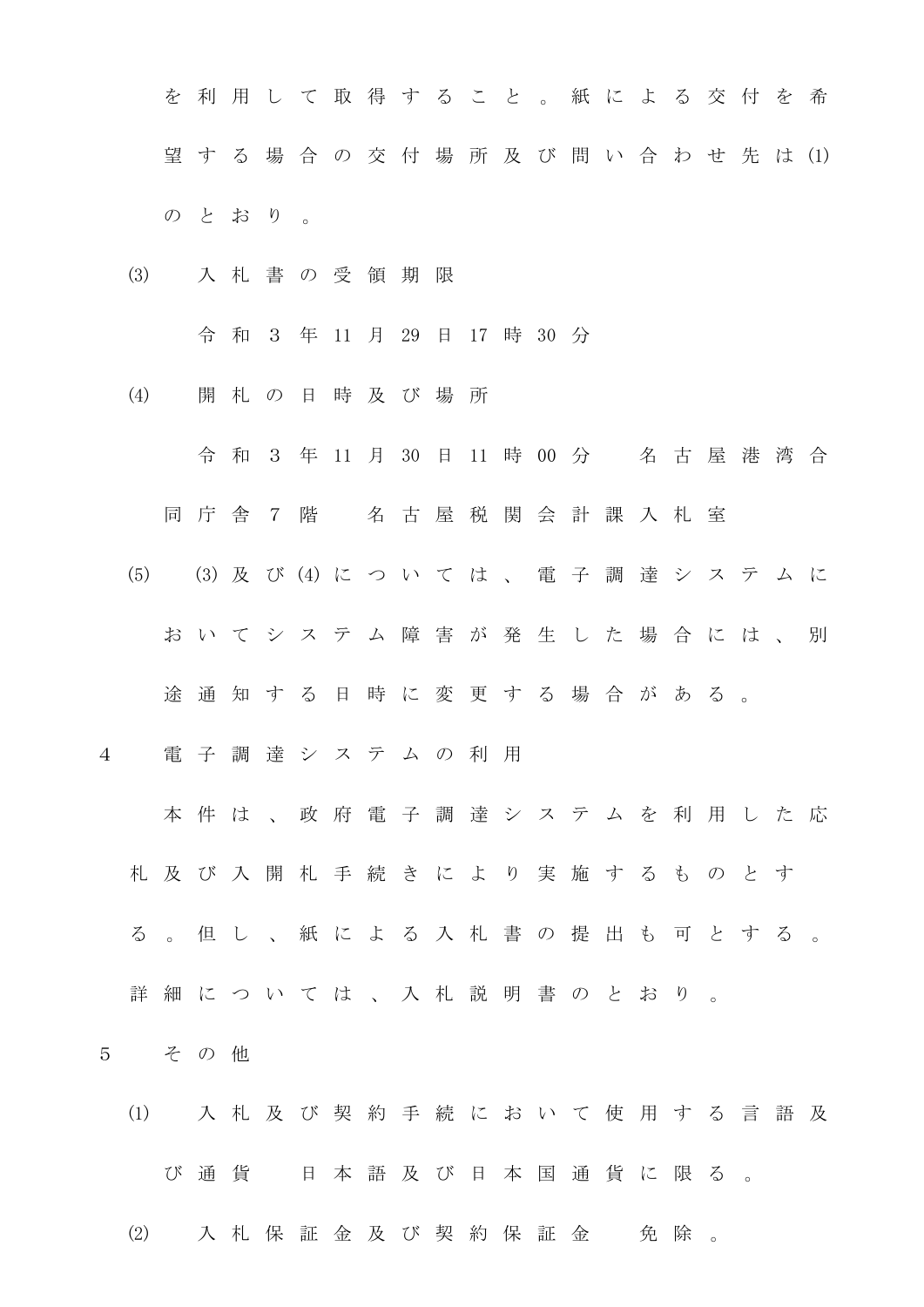- (3) 入 札 の 無 効 本 公 告 に 示 し た 競 争 参 加 資 格 の な い 者 の 提 出 し た 入 札 書 及 び 入 札 に 関 す る
	- 条件に違反した入札書は無効とする。
- (4) 契約書作成の要否 要。
- (5) 落 札 者 の 決 定 方 法 予 算 決 算 及 び 会 計 令 第 79 条 の 規 定 に 基 づ い て 作 成 さ れ た 予 定 価 格 の 制 限 の 範 囲 内 で 最 低 価 格 を も っ て 有 効 な 入 札 を 行 っ た 入 札 者 を 落 札 者 と す る 。

た だ し 、 予 算 決 算 及 び 会 計 令 第 85 条 に よ る 基 準 を 適 用 す る の で 契 約 担 当 官 等 は 入 札 の 結 果 を 保 留 す る 場 合 が あ る 。 こ の 場 合 、 入 札 参 加 者 は 契 約 担 当 官 等 の 行 う 事 情 聴 取 等 の 調 査 に 協 力 し な け れ ば な ら な い 。 ま た 、 調 査 の 結 果 に よ っ て は 、 予 定 価 格 の 制 限 の 範 囲 内 で 最 低 の 価 格 を も っ て 有 効 な 入 札 を し た 者 で あ っ

- て も 落 札 者 と な ら な い こ と が あ る 。
- (6) 手続における交渉の有無 無。
- (7) 競 争 参 加 資 格 の 申 請 の 時 期 及 び 場 所 「 競 争 参 加 者 の 資 格 に 関 す る 公 示 」 ( 令 和 2 年 3 月 31 日 付 官 報 ) に 記 載 さ れ て い る 時 期 及 び 場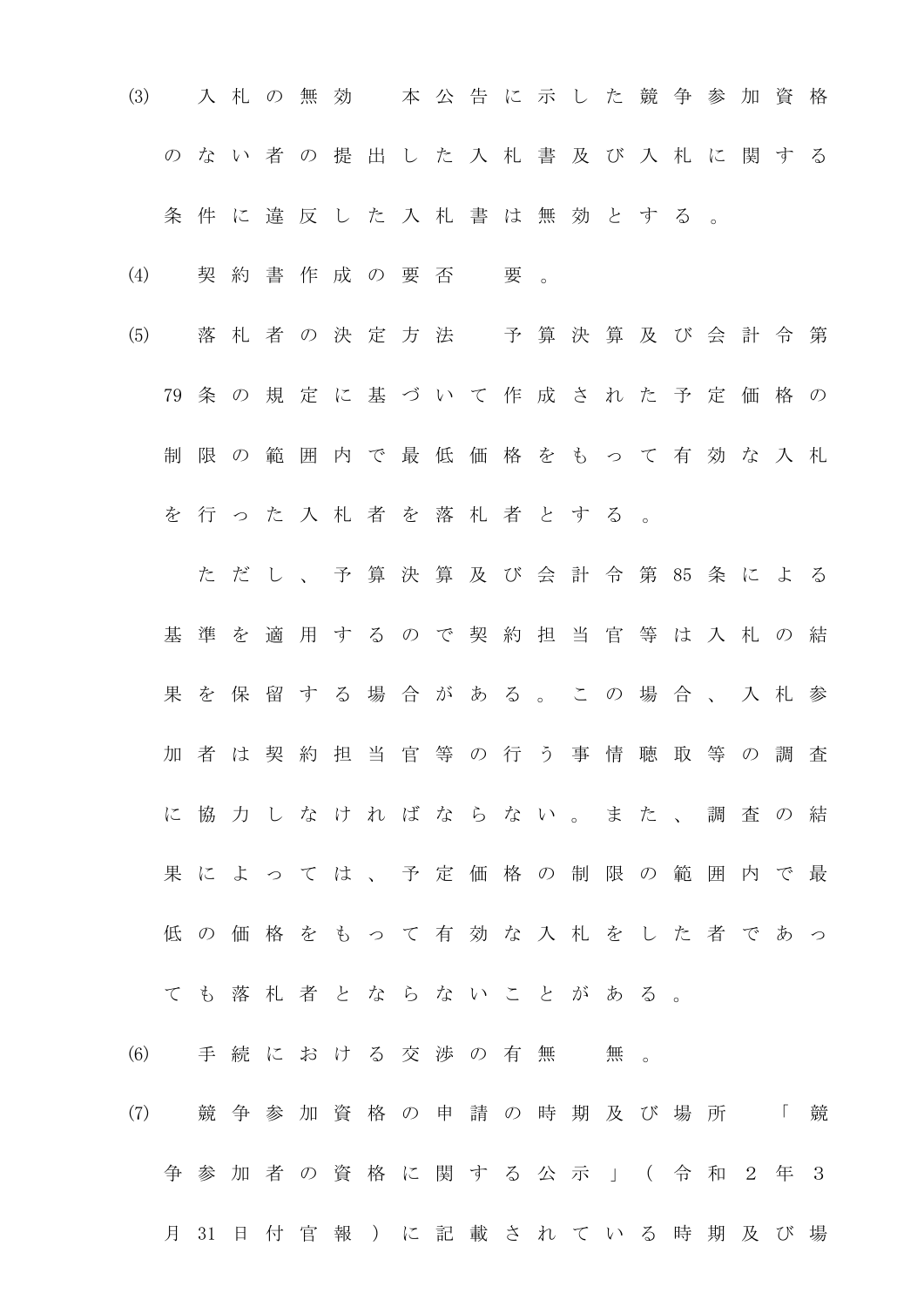所 の と お り 。

(8) そ の 他 詳 細 は 入 札 説 明 書 に よ る 。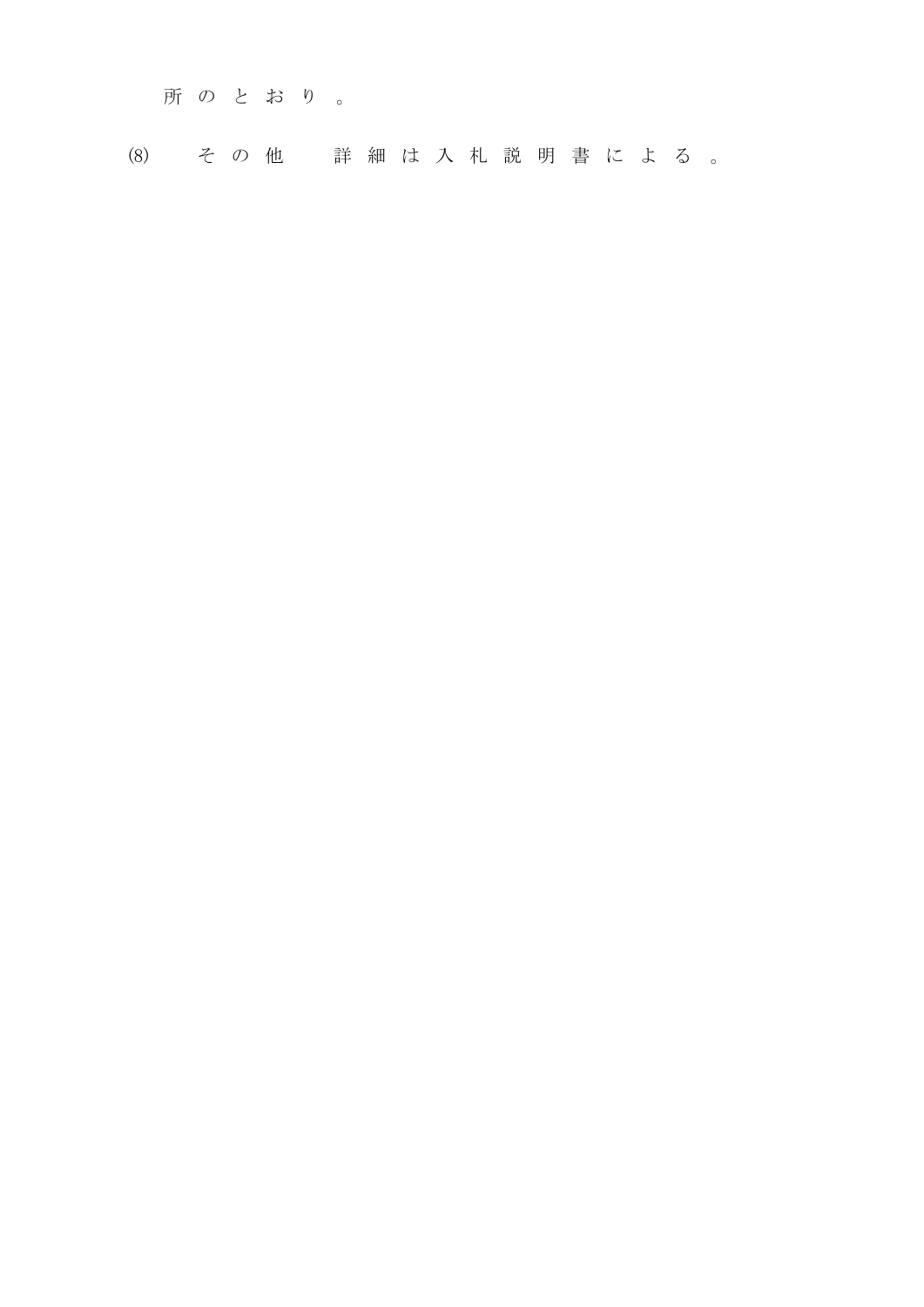- (1) Official in charge of disbursement of the p r o c u r i n g e n t i t y : K O K E T S U H i r o k i , D i r e c t o r of the Coordination Division Nagoya Customs.
- (2) Classification of the products to be proc u r e d : 1 4
- (3) Nature and quantity of the products to be leased : Multifunction printers with maintenance services, 1 set
- (4) Leased period: From 1 March 2022 through 3 1 M a r c h 2 0 2 6
- (5) Delivery place: As in the tender docum e n t a t i o n .
- (6) Qualification for participating in the t endering procedures : Suppliers eligible for participating in the proposed tender are those who shall:
	- ① N o t c o m e u n d e r A r t i c l e 7 0 o f t h e C a b i n e t Order concerning the Budget, Auditing and A c c o u n t i n g . Furthermore, minors, Person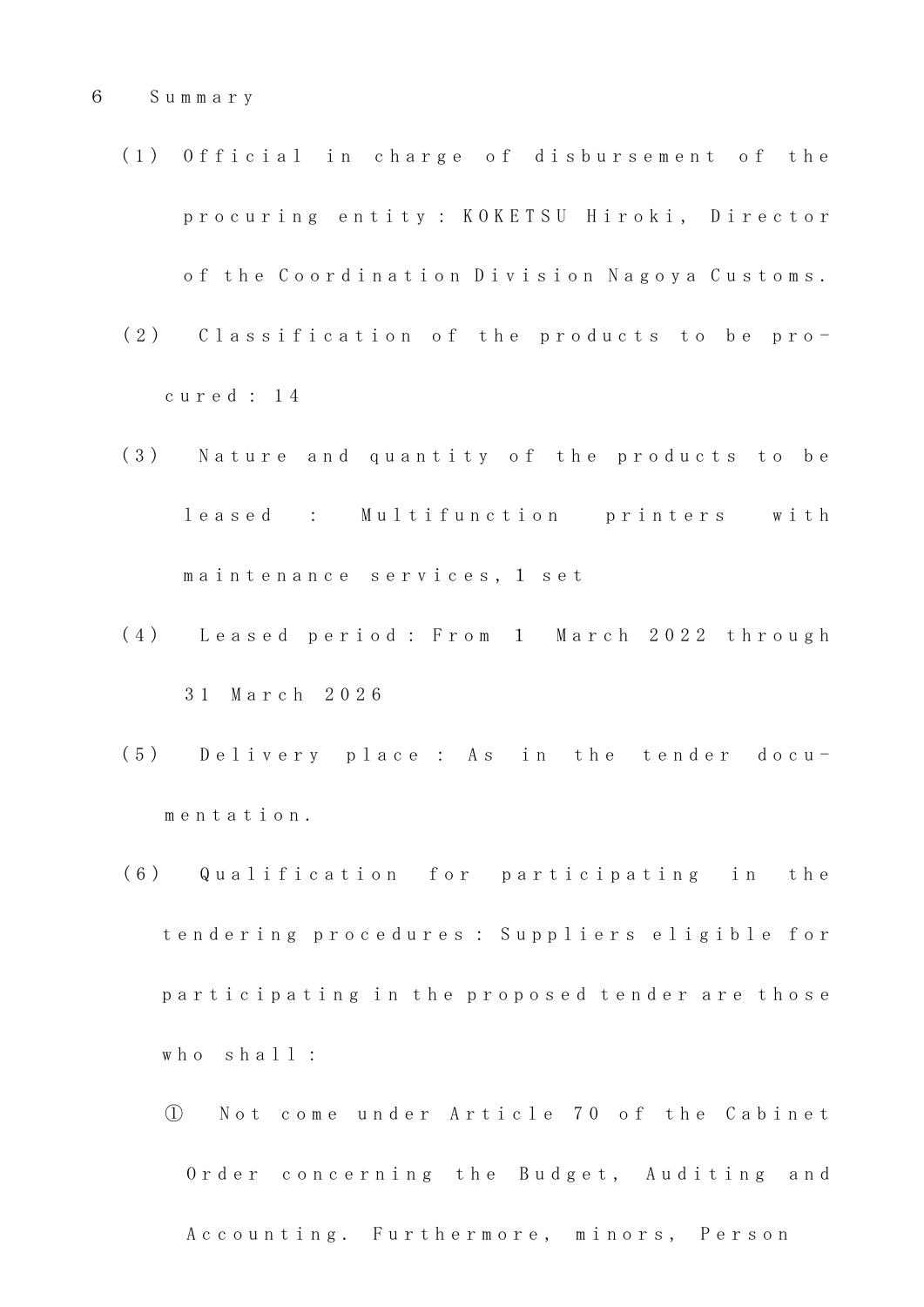under Conservatorship or Person under Assistance that obtained the consent necessary for concluding a contract may be applicable under cases of special reasons within the said clause.

- 2 Not come under Article 71 of the Cabinet Order concerning the Budget, Auditing and A c c o u n t i n g .
- ③ H a v e G r a d e A , B , C o r D i n t h e S e r v i c e s in terms of the qualification for participating in tenders by the Tokai . Hokuriku area related to the Ministry of Finance (single qualification for every ministry and agency) in the fiscal years 2 0 1 9 , 2 0 2 0 a n d 2 0 2 1 .
- ④ H a v e n o t r e c e i v e d s u s p e n s i o n o f d e s i g n ated contractor status, etc. from any ministry or agency (including person specially qualified by officials in charge of disbursement of the procuring entity).